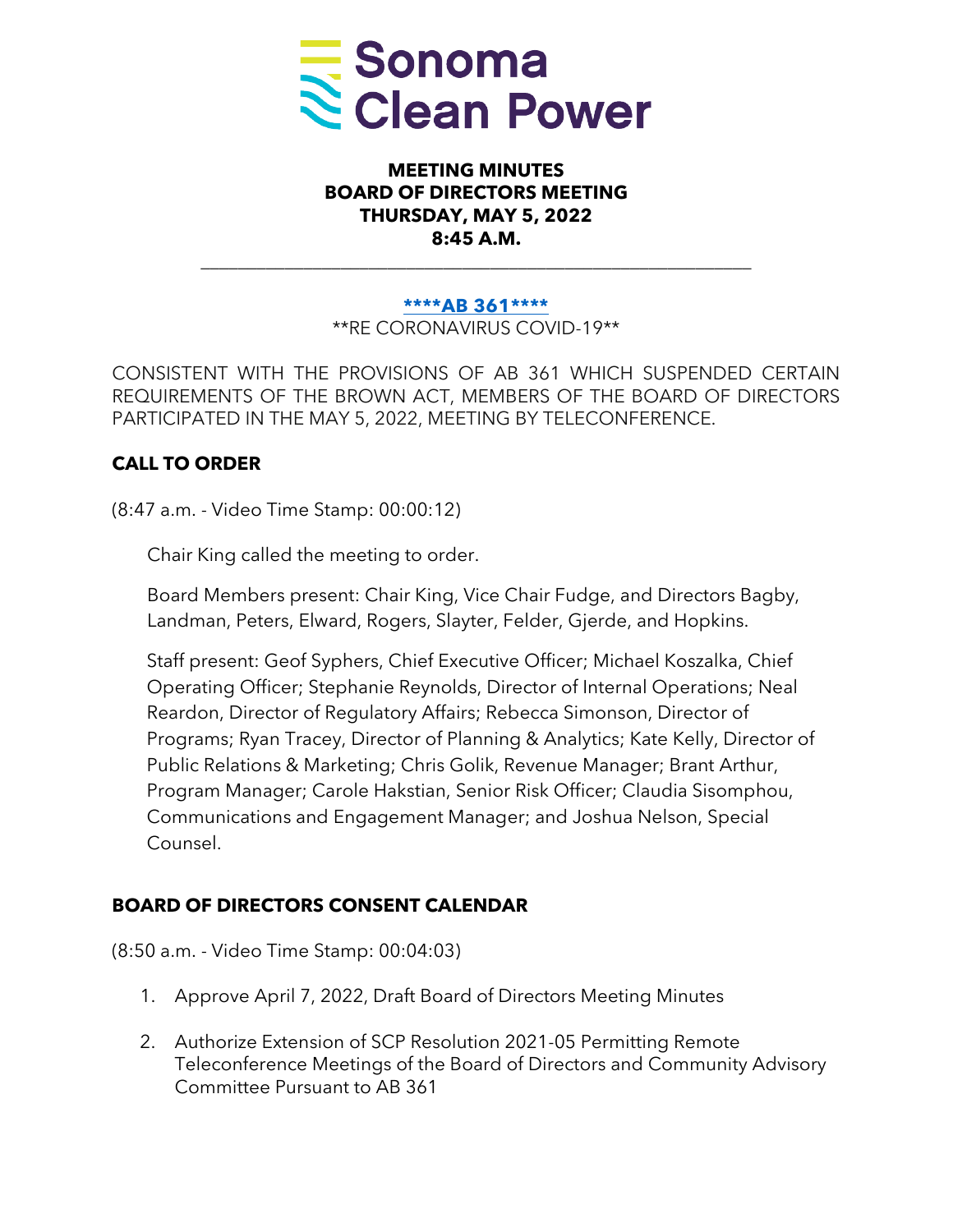Public Comment: None

Motion to Approve the May 5, 2022, Board of Directors Consent Calendar by Director Bagby

Second: Director Peters

Motion passed by roll call vote

AYES: Bagby, Landman, Peters, King, Elward, Rogers, Slayter, Felder, Fudge, Gjerde, Hopkins

### **BOARD OF DIRECTORS REGULAR CALENDAR**

3. Receive Internal Operations and Monthly Financial Report and Provide Direction as Appropriate

(8:51 a.m. - Video Time Stamp: 00:05:23)

Michael Koszalka, Chief Operating Officer, introduced Chris Golik as SCP's new Revenue Manager.

Stephanie Reynolds, Director of Internal Operations, discussed recent notable visits to the Advanced Energy Center including Rep. Mike Thompson and Drew Bohan, Executive Director of the California Energy Commission. She mentioned the Energy Center hosted its first high-school field trip where students from Piner High School participated in the "Advanced Energy Center Challenge." She discussed the 0% financing loan program which has 50 participants and has surpassed \$200,000 in project loans. Director Reynolds then unveiled a SCP EverGreen banner which will be hung at Santa Rosa's Doyle Park, home of the new baseball team, The Santa Rosa Scuba Divers.

Public Comment: None

4. Receive Legislative and Regulatory Updates, Approve Positions on SB 852 (Dodd), SB 1020 (Laird, Atkins) and Provide Direction and Positions on Other Bills as Appropriate

(9:00 a.m. - Video Time Stamp: 00:14:14)

Neal Reardon, Director of Regulatory Affairs, discussed wildfire mitigation plans. He mentioned that the state auditor found that PG&E has not done enough to improve safety and did not prioritize hardening the lines that are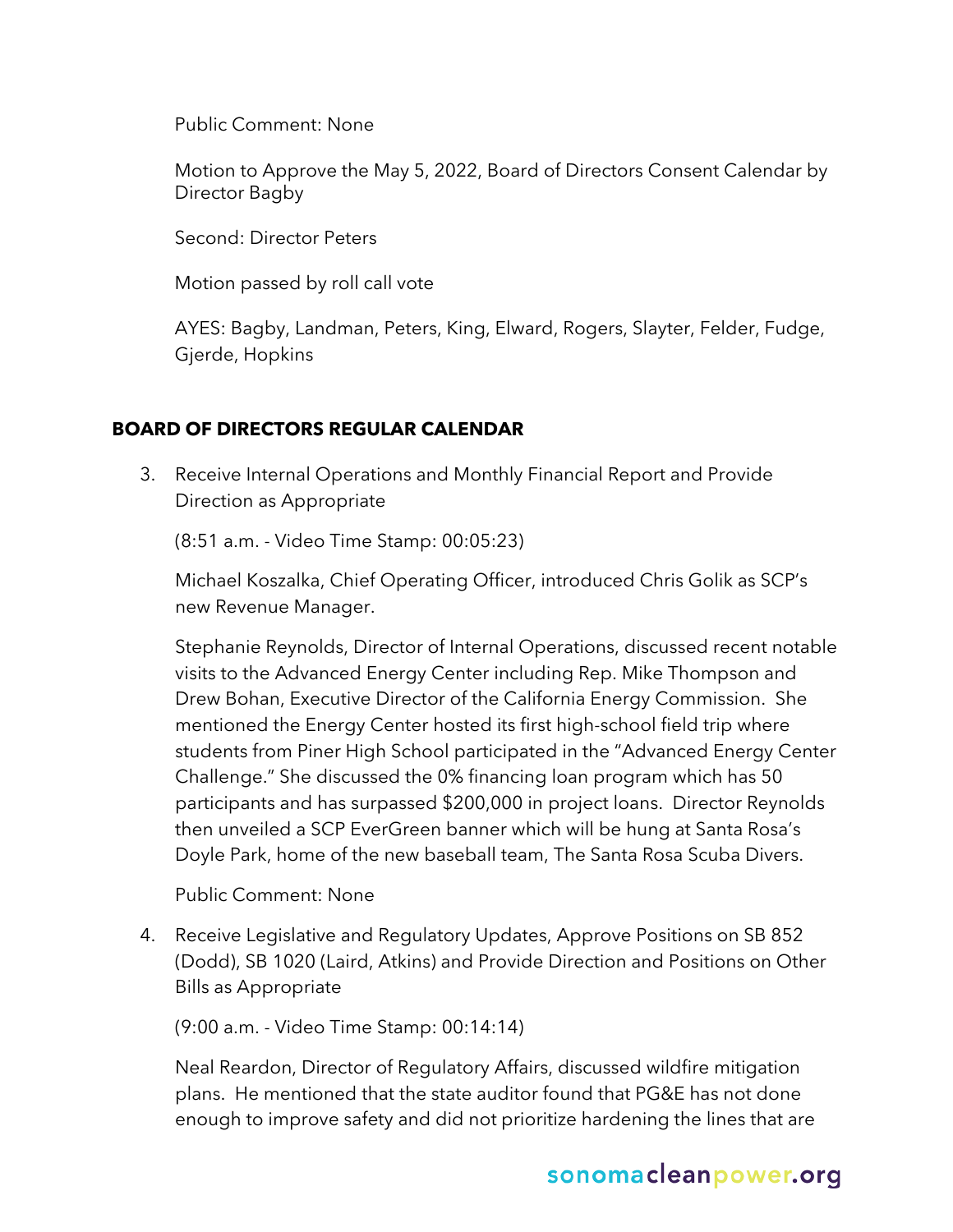the most dangerous, and that now the state auditor is requiring these areas to be prioritized. He also discussed PG&E's proposed rate increase.

CEO Geof Syphers gave a legislative update. He mentioned he met with Congressman Thompson and Congressman Huffman regarding the GeoZone and met with Governor Newsom regarding a Department of Commerce investigation into tariff evasion that is causing a slowdown in the U.S. solar and battery industry. He discussed SB 1393 (Archuleta) which will require specific tests for city and county reach codes to phase out natural gas, he informed the Board that a letter of opposition has been filed. He discussed SB 1158 (Becker) which would require GHG emissions be reported on a 24-hour basis instead of an annual basis and stated that the author is working with Staff and has been receptive to concerns. He then discussed SB 852 (Dodd) which would allow for climate resilience districts, and for local governments to raise funds for capital projects for climate mitigation and adaptation, and recommended support. He then discussed SB 1020 (Laird, Atkins) and recommended waiting for approval.

Director Peters inquired why Mendocino County was not mentioned in SB 852 and CEO Syphers responded it is because Mendocino County doesn't currently have a government agency to designate as a climate resilience district.

Public Comment: None

Motion to approve position on SB 852 and leave the position on SB 1020 to CEO Syphers' discretion by Director Bagby

Second: Director Rogers

Motion passed by roll call vote

AYES: Bagby, Landman, Peters, King, Elward, Rogers, Slayter, Felder, Fudge, Gjerde, Hopkins

5. Receive Geothermal Opportunity Zone Update

(9:27 a.m. - Video Time Stamp: 00:41:33)

Public Comment: None

6. Authorize the CEO or his Designee to Execute the First Amendment to an Agreement with the Center for Sustainable Energy to Offer Additional Incentives for Public EV Charging Infrastructure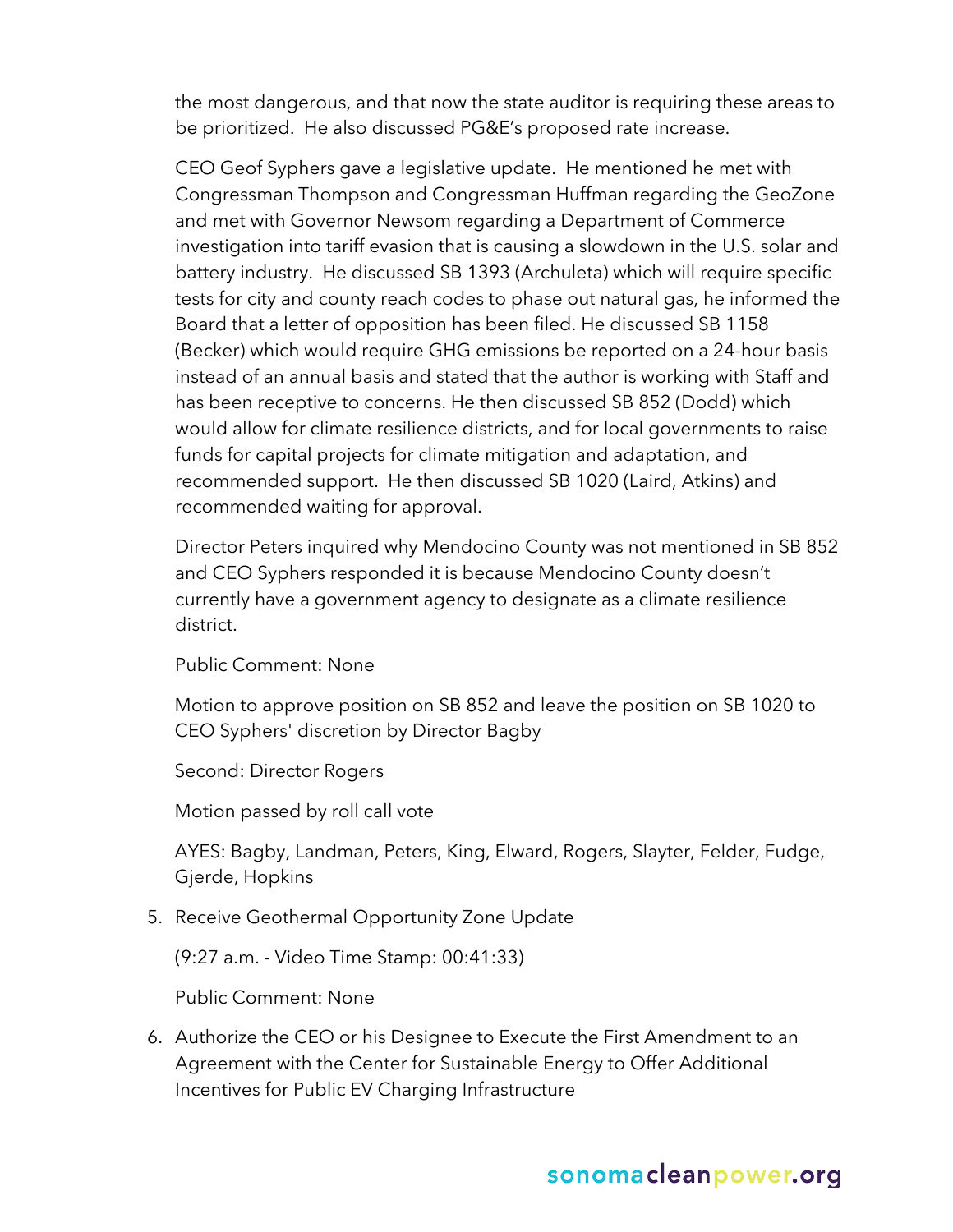(9:36 a.m. - Video Time Stamp: 00:50:01)

Public Comment: None

Brant Arthur, Program Manager, discussed the proposed amendment to an agreement with the Center for Sustainable Energy to offer up to \$800,000 in special customer incentives for fast EV charging. He stated that the proposed amendment will help fill gaps in funding and will focus funding on level 3 chargers. He explained that this proposal will target specific locations and will require that the stations are connected to EverGreen and be open to the public 24/7. CEO Syphers added that the total amount is already factored into the budget so approval will not require increasing rates.

Director Hopkins would like SCP to work with the EVITP training program for implementation and focus on how to create a just transition while creating jobs. CEO Syphers responded that he would talk with his team to learn more and bring back to the Board.

Motion to authorize the CEO or his designee to execute the First Amendment to an agreement with the Center for Sustainable Energy to offer additional incentives for public EV charging infrastructure by Director Peters.

Second: Director Hopkins

Motion passed by roll call vote

AYES: Bagby, Landman, Peters, King, Elward, Rogers, Slayter, Felder, Fudge, Gjerde, Hopkins

7. Receive Presentation on Spanish Language Focus Group Findings

(9:50 a.m. - Video Time Stamp: 01:04:40)

Kate Kelly, Director of Public Relations and Marketing, discussed SCP's findings from the Spanish language focus groups led by Hugo Mata from Soluna Outreach Solutions. She explained that the findings show there is low awareness in the Spanish-speaking community about SCP and it is SCP's goal to build that awareness and leverage collaborations within that community.

Public Comment: None

*10:08 a.m. Chair King called a 5-minute recess.*

8. Review the Empower Action Plan

(10:13 a.m. - Video Time Stamp: 01:27:16)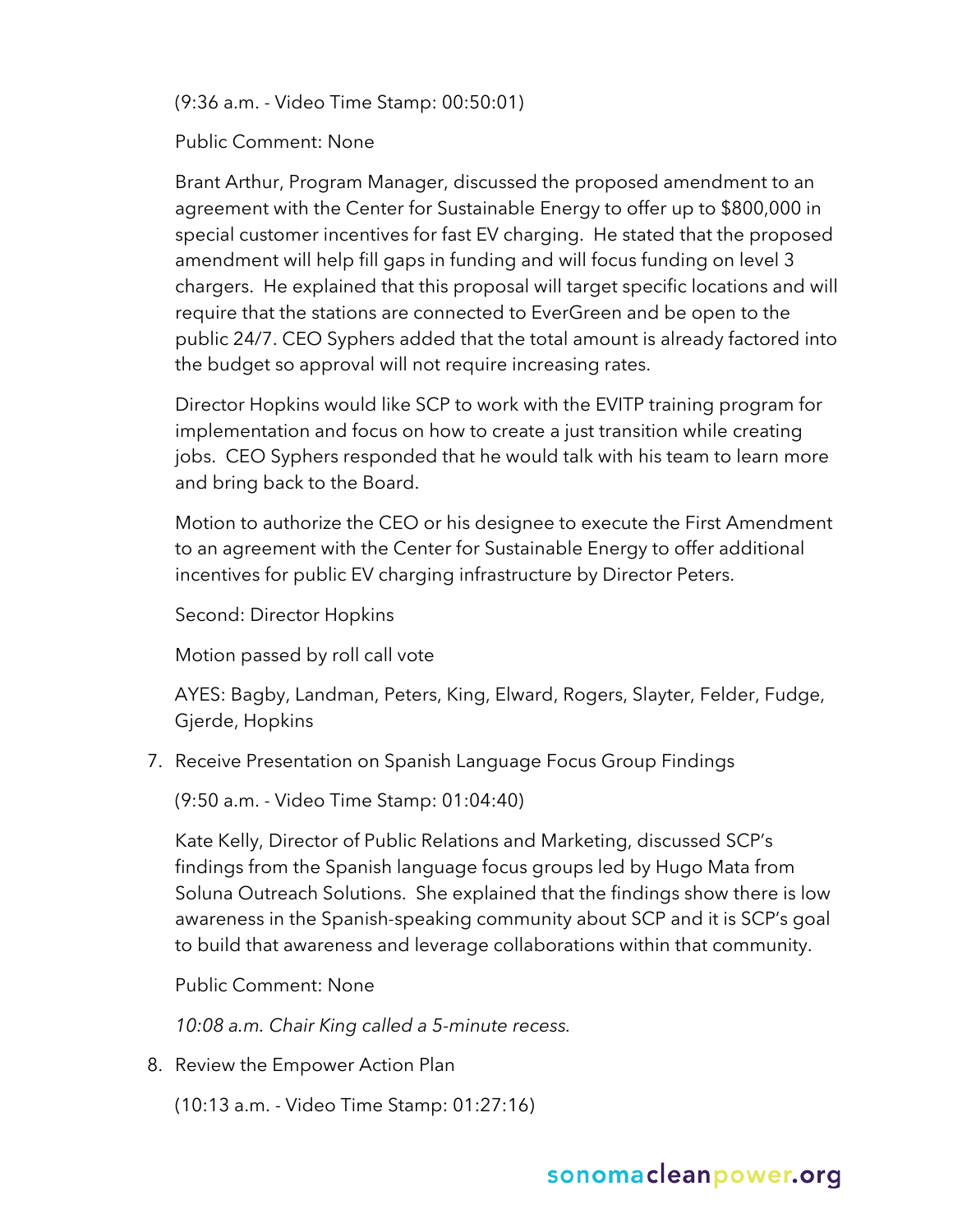*10:14 a.m. Director Elward exited the meeting.*

Claudia Sisomphou, Communications and Engagement Manager, explained that the Empower Action Plan is an agency wide endeavor that is receiving positive feedback. The Plan is focused on improving outreach to customers in SCP's service territory and organizations throughout the communities.

CEO Syphers asked the Board to help by reaching out to community partners in their jurisdictions. Chair King expanded on CEO Syphers comment by encouraging the Board to also reach out to former members of the BOD and CAC.

Public Comment: None

9. Approve a Revision to Financial Policy B.2 Financial Reserves (Staff Recommendation: Approve)

(10:28 a.m. - Video Time Stamp: 01:49:49)

CEO Syphers explained the reason for proposing a revision to SCP's financial policy is because the policy was created when SCP was in the early stages and had very little in assets, so building cash reserves was critical. Now that SCP is more established and has a credit rating, staff recommends simplifying the policy and aligning it better with the policies of other credit-rated power providers.

Public Comment: None

Motion to approve a revision to Financial Policy B.2 Financial Reserves by Director Landman

Second: Director Rogers

Motion passed by roll call vote

AYES: Bagby, Landman, Peters, King, Rogers, Slayter, Felder, Fudge, Gjerde, Hopkins

ABSENT: Elward

10.Review and Provide Direction on the Draft Annual Budget for Fiscal Year 2022-2023

(10:34 a.m. - Video Time Stamp: 01:48:02)

COO Koszalka explained that he is asking for the Board's input and comments on the upcoming Fiscal Year Budget, which will be reviewed by the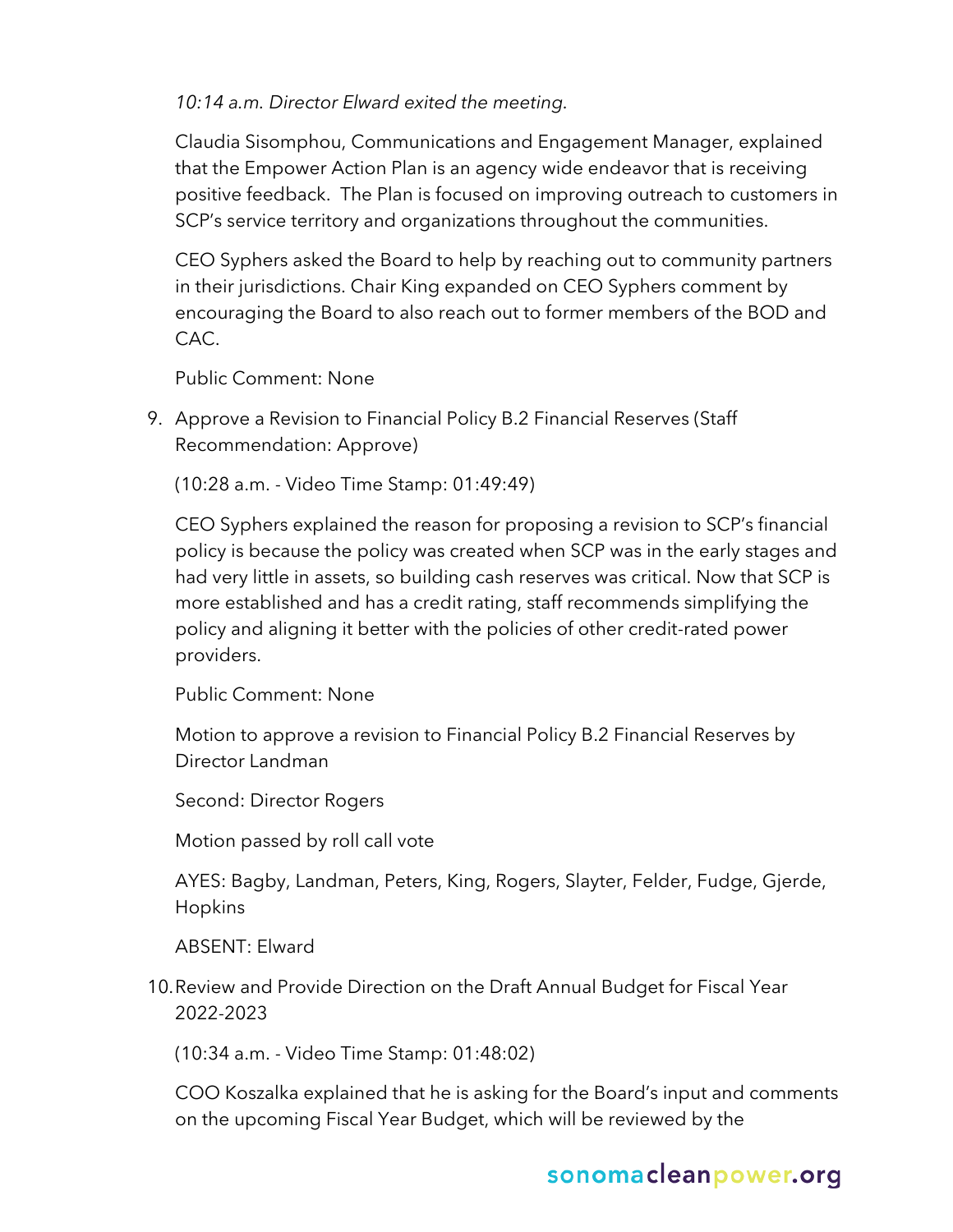Community Advisory Committee and then brought back to the Board for a final vote of approval. He explained that the budget requires no rate change at the start of the fiscal year. He explained that overall costs are up 4%, and staffing is comparable with similar-sized CCAs. He explained that the Advanced Energy Center and Marketing budgets have increased with the planned outreach budget, but SCP's Customer Service budget has been reduced. COO Koszalka pointed out this budget proposal and forecast are expected to result in helping SCP reach its long-term financial reserve targets within about one year.

Director Slayter requested information regarding the terms of the lease for the Energy Center. He then asked if in-house counsel should be added to personnel and staffing. CEO Syphers responded that he is happy with SCP's existing outside counsel and there is no recommendation by staff to add this, but it is up to the Board.

Public Comment: None

11.Receive General Order (GO) 156 Supplier Diversity Program Update regarding CPUC Approval of Revised Proposed Decision

(10:51 a.m. - Video Time Stamp: 02:05:42)

CEO Syphers informed the Board that the CPUC approved changes to the supplier diversity program regarding LGBTQ and disabled owned businesses, and new reporting for small and local businesses. He thanked Carole Hakstian, Senior Risk Officer, who helped advocate for this small business reporting, noting this is a key way that governments can legally advocate for minority and women-owned business investments.

Public Comment: None

### **BOARD OF DIRECTORS MEMBER ANNOUNCEMENTS**

(10:56 a.m. - Video Time Stamp: 02:09:57)

Director Peters announced the Blue Economy Symposium would be taking place in Fort Bragg from May 19 to 22, 2022. He also announced that the City of Fort Brag's lawsuit against Western Railroad succeeded.

Director Hopkins announced that Governor Gavin Newsom's Wildfire Resilience Tour would be taking place on May 6, 2022. She also announced that there